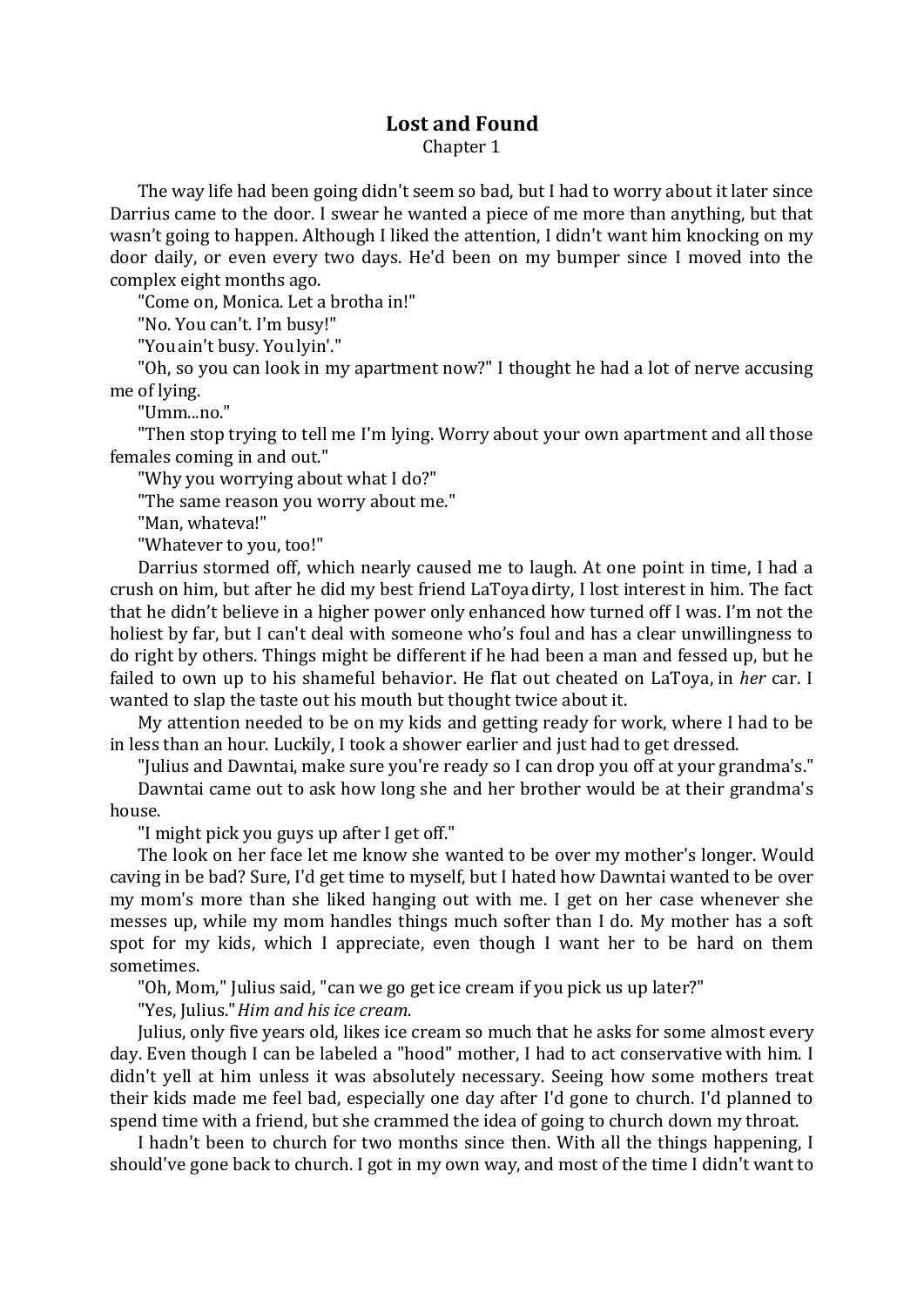go because I didn't think it would help any, but life halfway satisfied me and the void in my life kept bugging me. What's weird is I liked watching shows about church, but I struggled with going as often as possible. I could rush to get to work because getting money helped me provide for my kids, but I couldn't readily get to church weekly to do better in life and show my kids the correct way to live. Of course, I didn't know when I'd get to that point.

I got to work a couple minutes late, but I didn't get told anything by my boss. She usually did breathe down people's necks for being even a minute or two late, like she never showed up at least half an hour late herself. People who break rules but expect others to follow them are so hard to deal with.

"Can I get some help over here?" I overheard. The person asking for help wasn't someone I knew well, so of course I couldn't say whether I liked them or not.

Walking past a bunch of people I worked with was only natural, but I noticed how some of them were watching me. What bothered me was that some of the guys would stare at my butt when I walked by; I knew that because I could hear them discuss it so intently. I couldn't just blow up because it would seem like I wanted to cause a scene.

"Monica."

I turned around, searching for Ashlynn, a cool white girl whom I had things in common with, our love of Usher and Tyrese being two of them.

"Hey, girl." I'd missed her. We had gotten so tight with each other to the point where I'm sure our co-workers suspected we were lesbians.

"Are you going to the club this weekend?"

"I don't know if I'll be able to go."

"Why not? You need a babysitter?"

"Yeah, that and I already have people hitting me up left and right. It's hard to decide." "If you want, I can go wherever you go."

I didn't want to brush Ashlynn off, but we'd hung out the past three weekends. One of those weekends, Darrius tried hooking up a double date, but I didn't like the idea. Ashlynn wanted to meet the guy who'd been suggested for her. I had to tell her that she should just meet him without me being present, which didn't go too bad. She begged like a kid for me to go, but I wouldn't give in.

"We'll see."

My answer met a screw face. It's like she tried to figure out my short answers or avoidance.

"Come on. Let's walk to the other side of the floor."

I did. The great thing about the Target where I work is that the middle of the store is set up in a way that makes it difficult for managers and supervisors to see employees hiding at its far ends. Some workers blew their cover by standing in the center of an aisle, playing around. I liked having fun at work, but some of the workers left themselves open to get disciplined.

"You ever wanted to go to church?" I asked Ashlynn this out of nowhere.

"Uh...umm...I haven't thought about it much. I used to go."

"How come you don't go now?"

"I can't even tell you. I guess sometimes I just don't think I'll fit in. Talking about religion strikes a nerve. Every time I hear people talking about religion, or even church, a bunch of arguing starts and no one really agrees on anything. It's stupid."

"That's true. The only thing I've really thought about was going for my own growth and not letting people bother me. Everybody has something to say, but no one person's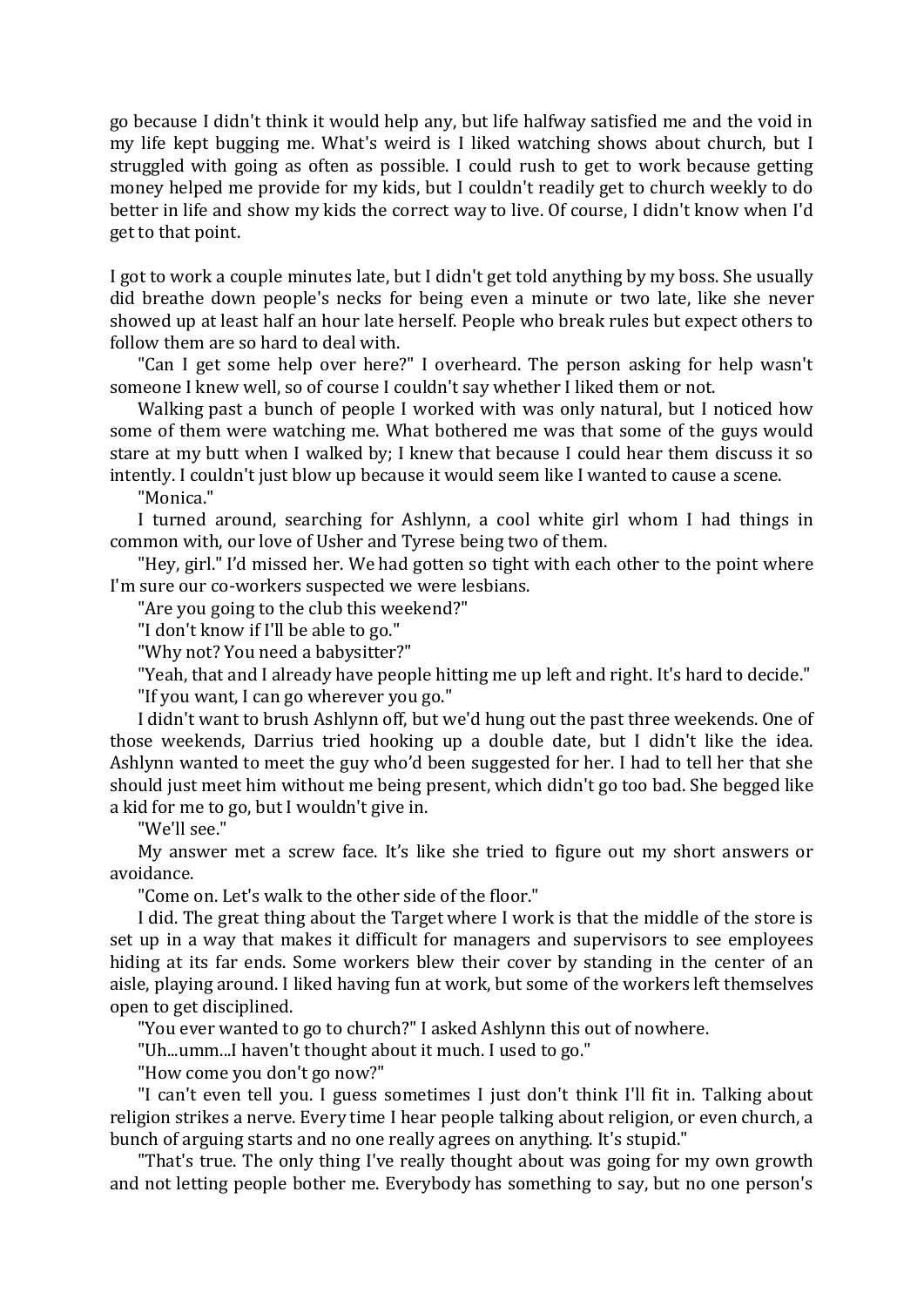beliefs are all the way right. Some people feel their beliefs should be followed by everyone."

"Let's go over here," Ashlynn said after watching the stuff going on behind me. "Yeah, I get annoyed."

A customer walked by; hopefully, they hadn't been listening to our conversation. Once we got to the right location, Ashlynn started telling me how she used to go out with this guy who would berate her because she didn't get as involved in the church as he was. His verbal abuse damaged her mentally and emotionally to the point where her hair started falling out. She would just pull it out once it basically shed out of her scalp, although some of it would fall to the floor.

"I was helping a customer one time, and a few strands came out right in front of them. That was so embarrassing."

Hearing that worried me. I would've retaliated. I wouldn't stand to be abused. I'd tell someone in my family and have them do something to the guy. Maybe God told her not to seek revenge. When I had to go through unnecessary times in my life with guys, I spazzed out on them most of the time. After what I went through with my kids' father, you could say I turned into one of those bad words as relates to men.

"We should keep from getting in trouble, but that's crazy. You should have gotten out of that situation way before it took too much out of you."

"I was afraid to. I thought he'd hunt me down if I tried to leave. He threatened me a lot."

"Damn! Sounds like a plain bad person to be with. I don't want to say too much, but that's what I think."

"Don't even worry about it. I understand what you mean. I won't be mad if you call me stupid for getting with him. Love blinded me."

Certain things about the conversation were déjà vu. Before I started sounding like a man-basher, I stopped myself. I'd done it so many times before, but I didn't want to get balls deep in talking trash about men. Women do it way too much. I can't say whether we should stop or not expect guys to say things back.

"Let's get to work before someone walks over and goes to tell." Ashlynn probably didn't want to cut our discussion short, but since there was no telling who would go tell, the best thing to do was split up.

"I'll see you soon. Let's knock this day out."

I looked around for customers, assuming some of them intended to be dishonest. I couldn't figure out why I judged them when I didn't even know them. Something had me tripping, but I believed whatever it was would keep me from getting too close for comfort. I don't remember if my attitude was a little off that day.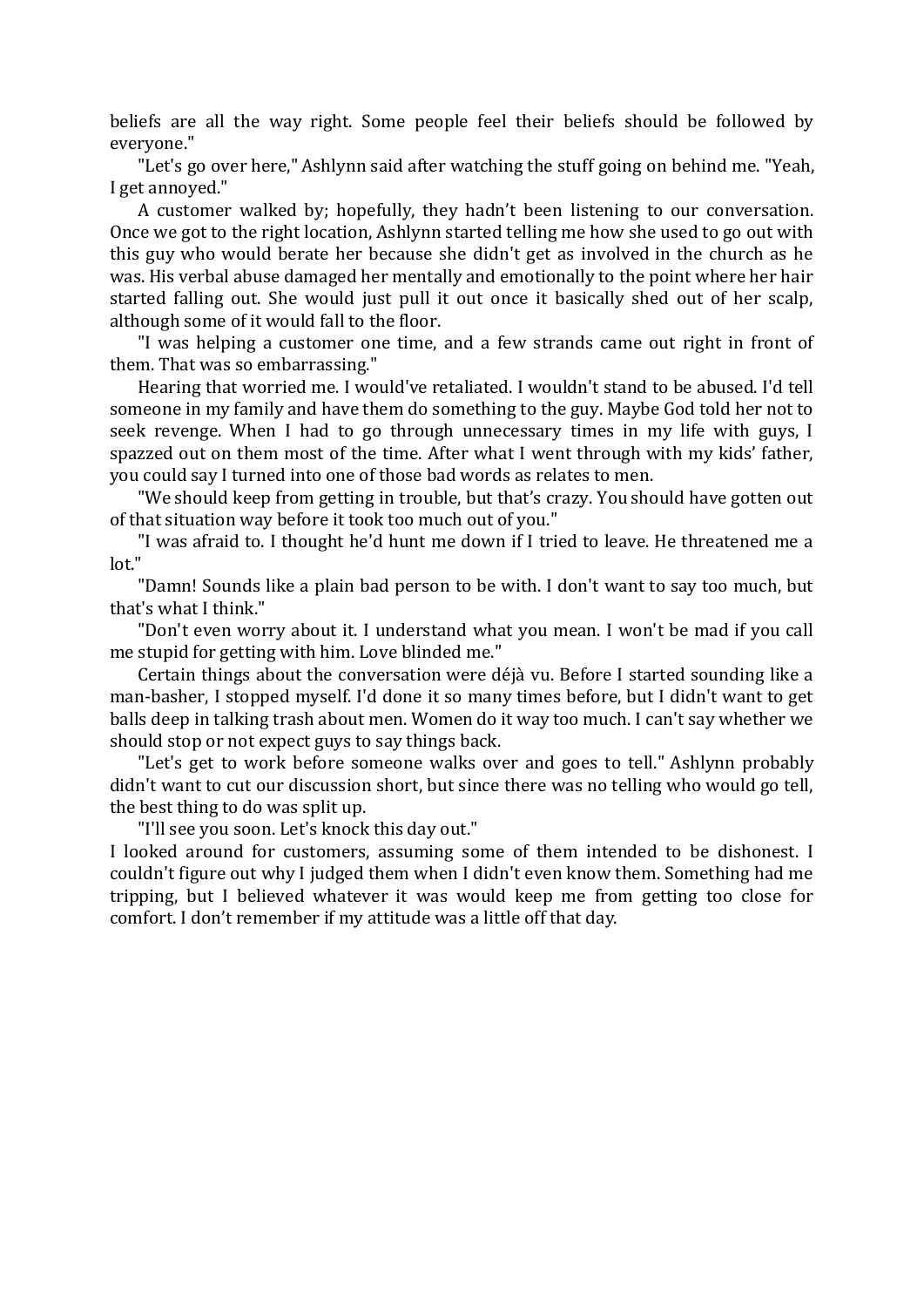## Chapter 2

Man, I swear people can be so bothersome. Darrius came knocking on my door again, and before long he started talking about how I need a man like him to protect me.

"What if I'm driving by myself and I get into an accident?" I asked to throw him off track.

He stumbled over his response. I sort of liked messing with him, but he had stalker tendencies. I had to find ways to keep him on his toes and play mind games with him to get him to leave me alone long enough for me to do what I needed to. I never wanted to call the police; he didn't need the trouble anyway since he had two years of probation left.

But aside from being woken up by his knocking, when I turned on the TV at about seven, I turned to the news and tragedy had struck again. People from the 'hood are used to bad news. I guess this bad news was a warning, or I could continue thinking getting close to God could wait. I'd been under the impression that church was corny when I was in middle school and high school. I think about *Temptation*, the Tyler Perry movie many people felt was corny and predictable. People should understand there are consequences for everything they do. Whenever I'd spend so much time trying to get attention from males, it was clear I hadn't learned that lesson well enough.

With Terrance,Dawntai and Julius' father, I had my guard down, which turned out to be a bad choice. All of the compliments he gave me, talking about my booty, my breast, telling me I was "the bomb," must've been the same stuff he fed other chicks. Questioning him didn't help any, so I quit probing him but after noticing how many calls he'd get, I hoped to be able to check his phone. About three weeks went by, and I itched to get a chance to see what numbers were in his phone.

I finally got the chance on a Wednesday, more than seven months ago. He came home late. I almost fell asleep, but his opening the door of our apartment woke me up. I pretended to be asleep, and he came in and went straight to the bathroom. After that, he put his phone on the charger near our bed and walked out the room. I wondered if his phone died on him because he wouldn't answer when I'd called earlier that night.

I waited to check his phone. If he took long enough, there'd be plenty of time for me to get the proof I needed to go crazy on him. No religious mumbo jumbo was needed at the moment. Thinking back, I feel stupid for allowing my anger to cloud my ability to reason. It's easy to assume God doesn't care about you when bad things happen.

Terrance did me wrong. He had a few numbers in his phone and had been having long conversations with these females. He tried to lie and say one of his homeboys had been using his phone.

"Who, Terrance?Who?!" My waiting until the morning after finding the text messages worked out well because I slept off some anger and frustration, but I still told him how I felt. "I could just kill you for this. I don't want to be with you and don't need you. I feel dumb for loving you."

Terrance's lost expression told me he was unsure how to respond. The look on his face made things worse because he realized he messed, but he tried to play clueless. What's the point of standing there, looking stupid? Tears moistened my face. I saw his ash gray Ralph Lauren button up and could smell traces of one of his colognes.

"You definitely won't be pulling this on me anymore. Either you go, or I will."

He gave me a cold, familiar stare, the same one he did when I was pregnant with